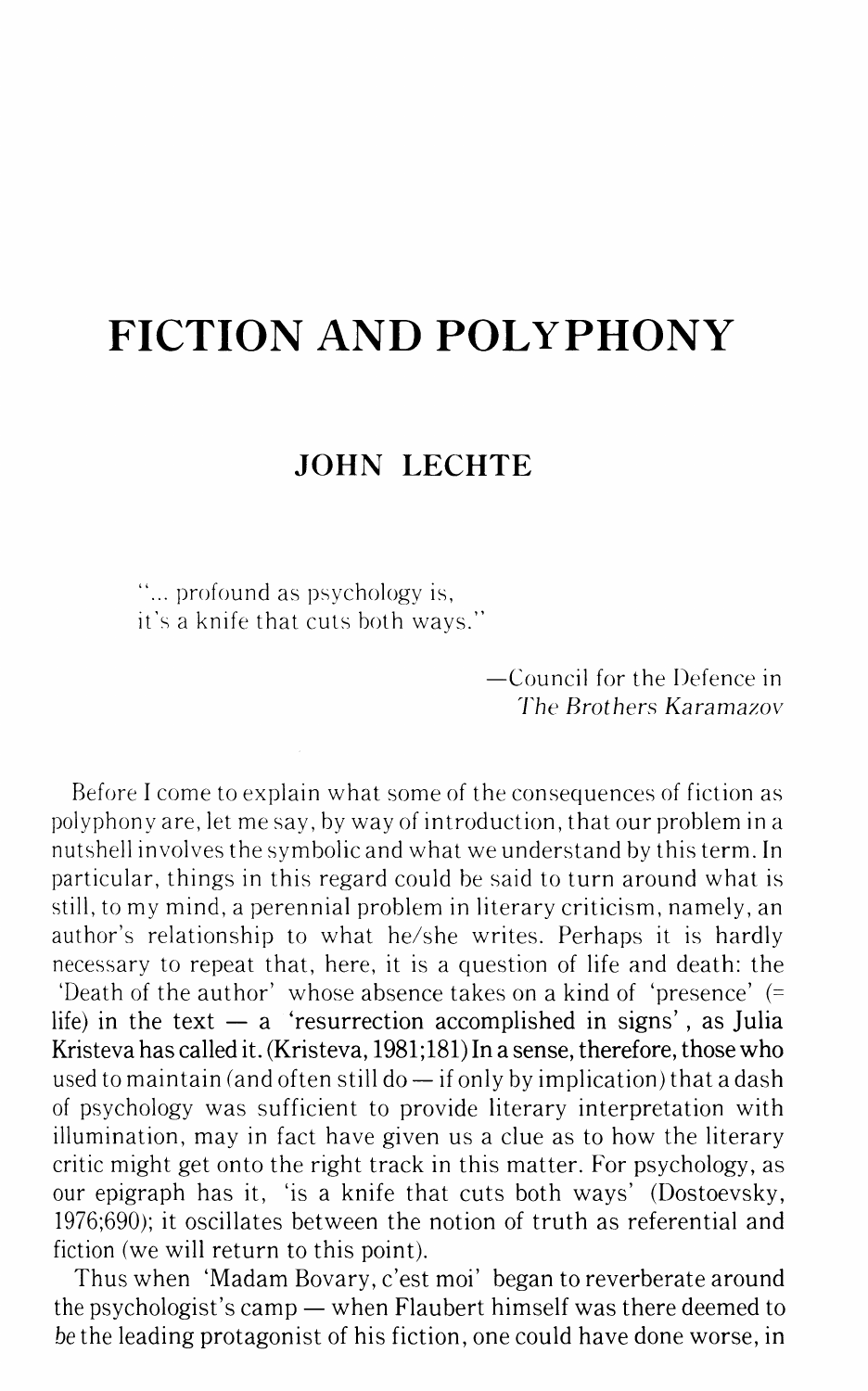my view, than reply: 'Ah yes, that's Flaubert there all right, but masked, displaced, as the name itself in his text  $-$  as woman, in short, in the place of the symbolic (Other).'

joyce would feature similarly in *Finnegans Wake* (1939): or rather the name, 'Joyce', would feature in this 'sinscript' (FW 421) of a 'rneanderthalltale' *(FW* 25) (=fiction). Thus if 'Shem is as short for shemus as Jem is joky for Jacob' *(FW 169)* there is Joyce himself, to be sure, in his text  $-$  give or take  $-$  or change  $-$  a letter or two  $-$  or is it a litter or two? For those who doubt it, how about: 'Shem the penman' *(FW* 125) or 'Pain the Shamman'? (FW 192) or 'Shun the Punman'? (FW 93) 'joynstone'? *(FW* 192) or simply, 'Mr jingleyoys'? (FW 466). The point is that if these names and punning phrases evoke the name. 'James Joyce', through 'echo' and/or association, this echo  $-$  or metonymy — also blurs the presence of the name in the text, makes it a little uncertain and problematic, opens up the way to interpretation(s). This echo, clearly, is thus the basis of a seduction of the reader. Previously, criticism ignored the problematic aspect of displacement and preferred instead to jump to conclusions  $-$  as is evidenced by the case of Flaubert. It is this problematic aspect, however, which is also the poetic, or written' , aspect of the text. I am saying, then, that for the writer to be in the text symbolically, is to 'be' in it problematically.

Such would be the context, then, whereby the writer produces the position of writer  $-\omega$  which is, at the same time, the 'place' of writing as writing. To put it another way: the writer's position is equivalent to the 'enactment' of textuality, or the mise en scene of the *enonciation*. Jean-Louis Houdebine thus writes with regard to Molly's monologue in Ulysses, that:

... the importance of *Penelope* is of the order of the *written (ecrit);*  and this writing (ecrit) is not interpretable only from the point of view of the avatars of the fable, that is, of the characters "with a human face". It is a writing *(écrit)*, then, which stages (met en scene) an *enonciation* of woman entirely constructed *from the outside (de I'interieur),* not a woman as character ... (Houdebine, 1981 ;60).

And Houdebine adds in a note that nowhere in the Penelope episode is Molly objectivated as a 'character' : "it is a voice which is speaking, and through its speaking (parole) the contours of the body are designated, not the reverse' (Houdebine, 1981; note 58).'

With respect to this writing as *enonciation,* the writer is no longer in the position of 'self'  $( = \text{ego})$  on the one side and the text as object on the  $other - as was the case, or would be the case, for a certain psychology$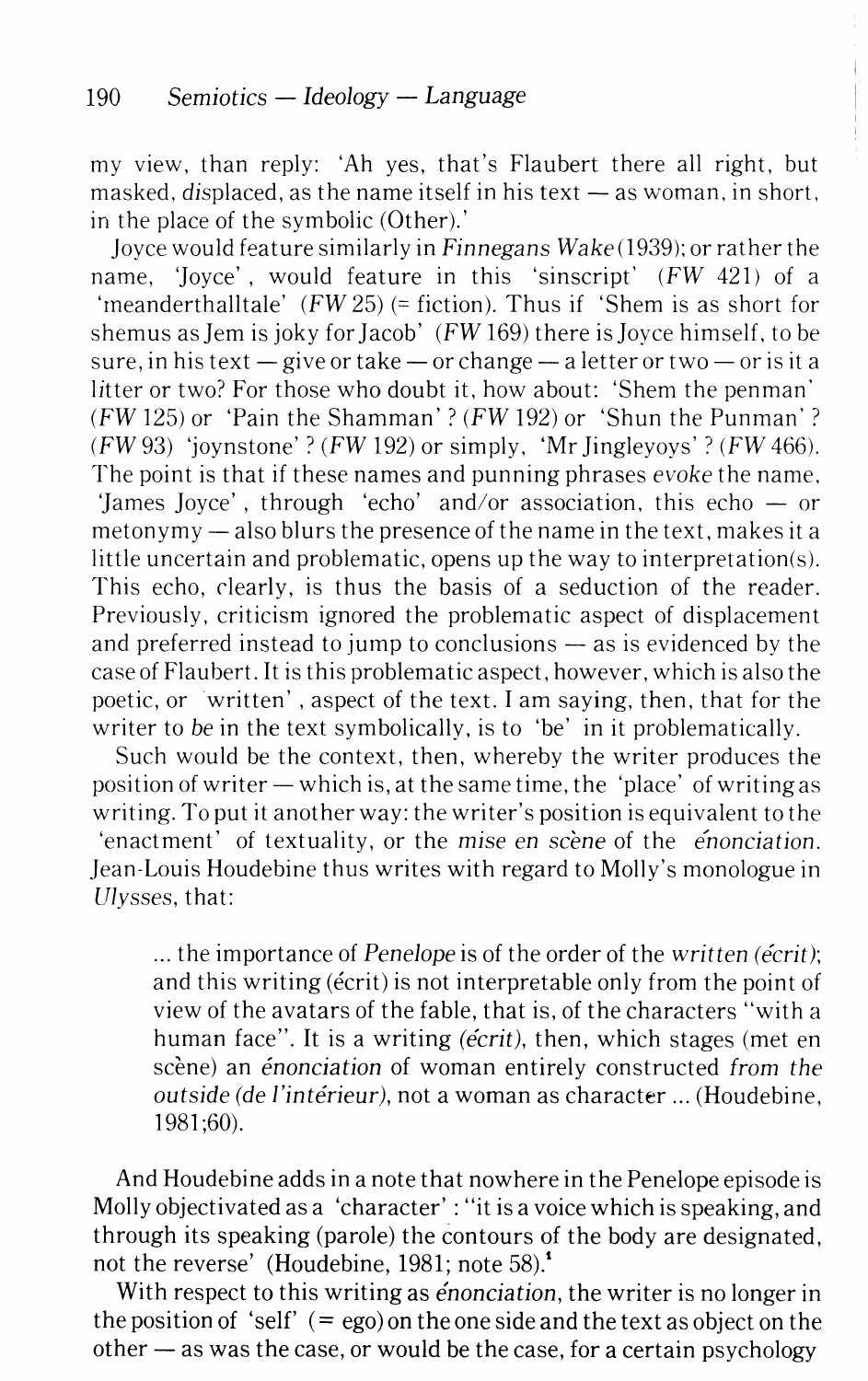(more aptly named, 'ego psychology'). Rather, the writer occupies the place of the symbolic itself  $-$  this symbolic order which is the condition of possibility of language as such. In other words, the writer of fiction brings the possibility of a metalanguage into question: something is written which is inseparable from the (poetic) signs of writing as writing; something which is inseparable from the signs that tell us that the 'saying' as such is part of the meaning; what is said includes the saying  $-$  as is illustrated by Molly's poetic 'yes' in the following passage:

... I asked him with my eyes to ask again yes and then he asked me would I yes to say yes my mountain flower and first I put my arms around him and drew him down to me so he could feel my breasts all perfume yes and his heart was going like mad and yes I said yes I will Yes (Joyce, 1968;704).

The interesting, and disturbing, thing to my mind is that in fact the writer's position is the position of all of us in so far as we are speaking beings and traversed by the symbolic.

The symbolic for us, as users of language, as beings constituted in and through language, implies that there is no outside of language. There is no outside of language - it is essentially fictional (Barthes) - and yet it is by no means the case that, after all, we have been speaking poetically all our lives rather than prosaically; we would thus be hard-pressed to show any real advance on M. Jourdain! What is even more remarkable here, is that language itself constitutes its own 'outside'; language produces a meta-linguistic position, as it were, to which we are all committed - despite ourselves. Psychoanalysis has tried to explain this division between the two levels of language by a theory of repression. The concept of repression in this context has less to do with the loss of knowledge of a specific event, than it has to do with the 'wall' of incommunicability (Kristeva, 1981;172) between, let us say, the 'poetic' and the 'prosaic' self  $-$  the two dimensions being what constitutes the subject. The poetic self is still speaking through the prosaic self, but is unable to communicate with it without recourse to a third position  $(=$ analyst, or writer). This is what Freud terms the split *(Spaltung)* of subjectivity.

The artist as writer, like the analyst perhaps, is interested in depicting both aspects of subjectivity, of placing both aspects before an audience. This *poetry,* however, is not necessarily the voice of his own unconscious (although that may be there also); rather, it is equivalent to the 'placing' itself  $-$  the placing of the prosaic on stage so that we experience not only what is *said,* but the 'saying' as well. Or to cite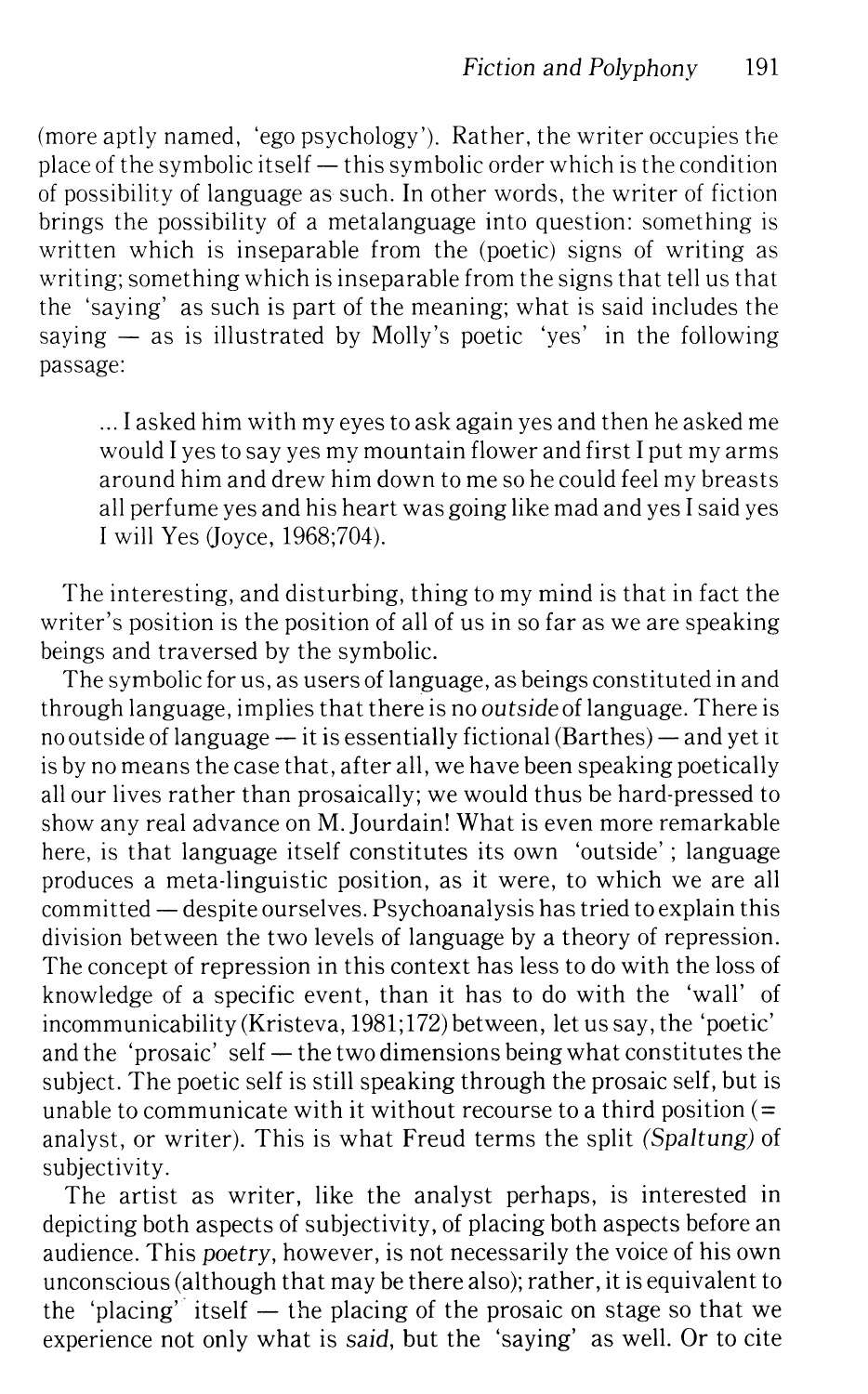Finnegans *Wake* again (yes, 'Finn again'!), there is 'sensesound' as well as 'soundsense' ( $FW121$ ). The writer as artist  $-$  if one is Joyce, Mallarmé, or, as we shall see, Dostoevsky (the rest is journalism!)  $-$  is interested in signifying this division of subjectivity: a division to which it is essentially impossible to gain access other than aesthetically  $-$  that is, fictively.

Such a trajectory opens up an extremely complex domain regarding the relationship, not only between the writer and the text, but also between language and ideology  $-$  whether one defines the latter in terms of 'doctrine', *'Weltanschauung'* or, like the French historian, Paul Veyne, as a 'noble and vague style' (rationalisation) which passes itself off as rigorous description (1978;213). It seems to me, however, that if we side-step the complexity for a moment, a joyce, a Dostoevsky, and even a Céline  $-$  as artists  $-$  tend to make the concept of ideology a redundant calegory when it comes to analysing the bases of their work. This is underlined if we add that an ideology functions successfully only if what opposes it is reduced to silence, or even excluded altogether from the domain of discourse. Ideology then, is, in principle, homogeneous and excludes 'otherness' . To use Bakhtin's terms, ideology is 'monological' rather than 'dialogical' (Bakhtin, 1973;150-226). The ideologue,  $i$ ndeed, speaks only from one position  $-$  and this implies that the fictive yuality of discourse is denied. As a result, we will argue that it is a 'heterogeneity of place' (Lacan) which characterises the work of the writer as artist. As I see it, the debate about ideology risks becoming sterile so much is it concerned with the extent to which consciousness is, or is not, an adequate explanation of human action. I would say further, with Paul Veyne, that 'to judge people by their acts [in which I would include 'speech acts' is not to judge them by their ideologies' (1978;211). On this basis, therefore, if we are concerned to show that writing itself is essentially an *act,* it remains to be shown how the notion of ideology can provide any illumination here. In any event, I leave it to others to enter into the vicious circle of ideology if they wish.<sup>3</sup> For my own part, I would like to turn instead to Dostoevsky, and in particular to *The Brothers Karamazov,* in order to show how Dostoevsky, as writer, is both 'actor and impresario' in relation to what he writes (cf. Kristeva 1981;165).

Bakhtin's work, as more and more people are aware, has shown that Dostoevsky's major novels have a 'polyphonic' structure. This means that rather than presenting another more or less transparent version of the self, the texts in question have the structure of the T in series, where each 'I' represents a relatively autonomous centre of enunciation. The monologic novel, let us note, tends to have a single centre of enunciation. Not a reflection of the persona of the one who writes, then,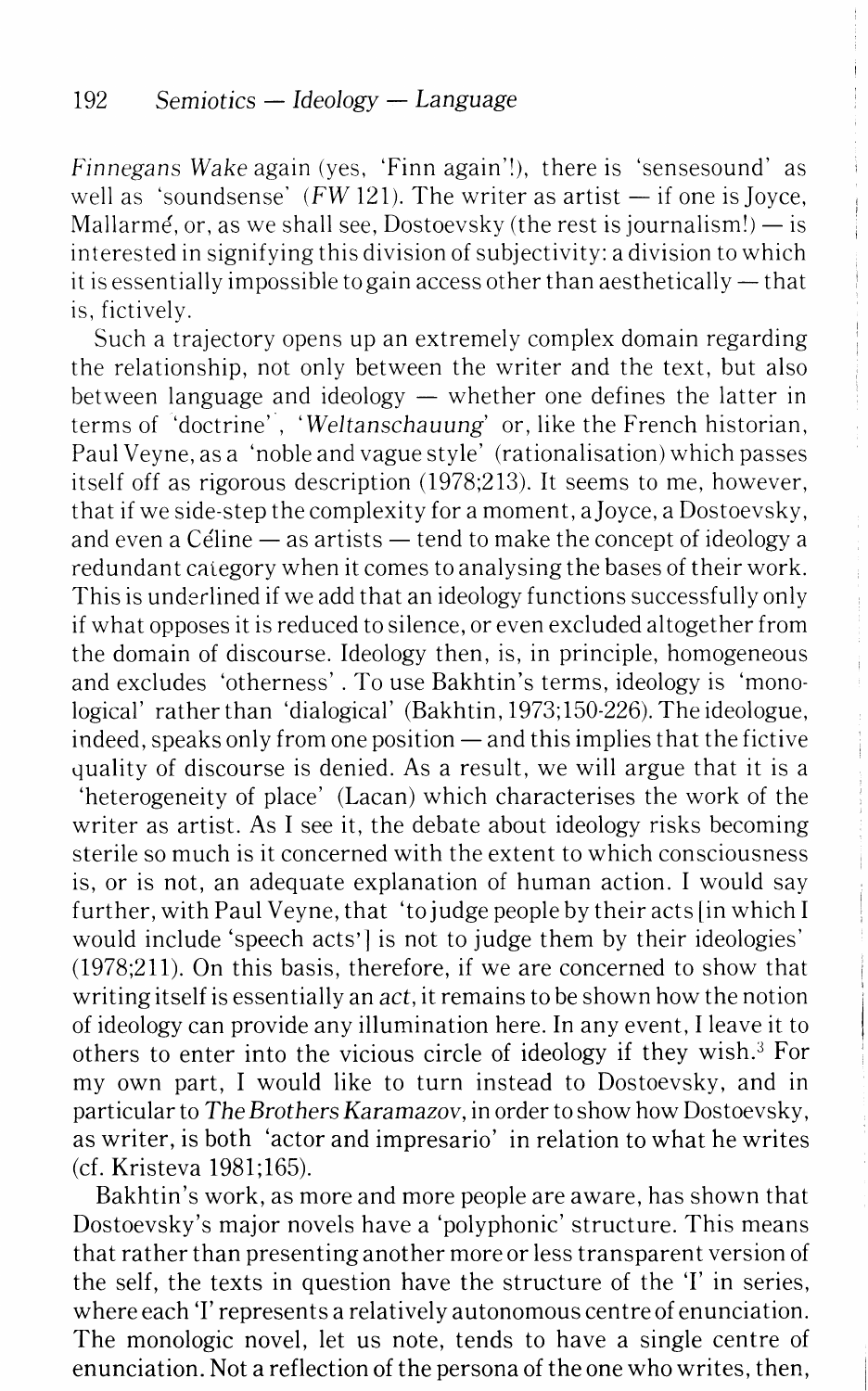but an entirely 'other' subject is what is presented. Thus Bakhtin remarks that:

For the author the hero is not 'he' and not 'I', but a full valued 'thou', that is another full-fledged 'I' ('Thou art'). (Bakhtin, 1973; 51)

Such is the basis of the de-centred structure of polyphony which makes works like *The Brothers Karamazov* or *The Devils* dialogical rather than monological texts.

This 'I' in series corresponds to the *mise* en scene of the *énonciation*: it is a kind of *dramatisation* of voice(s). To achieve this effect, the writer must 'distance' himself from each of his creations while remaining intimately involved with them and fundamentally interested in the process of their becoming *written* bodies. This is to say that the artist/writer throws himself into the void, deals exclusively with the Other as the place of signification and thus of the *enonciation.* A heterogeneous place, quite obviously. Or, more theologically, the word is with the writer; the writer is (in the place of) the word. Kristeva describes this situation in these terms:

[Dostoevsky] does more and does better than his characters: he speaks from their place like them but in *addition,* he sees them from a distance and puts them on stage; he is himself Father and his own Son. (Kristeva, 1981;180).

'Polyphony', therefore, also means 'heterogeneity of place' with the writer coming to assume the 'non-place' of the *mise* en scene as such. The writer is 'between the lines', as it were, dis-placed.

With a text like *The Brothers Karamazov,* however, it seems to me than one can go further in justifying this conception of writing as a *mise*  en scène by referring to certain events that are recounted in the novel. Indeed, like Freud before us, how could we fail to be enticed to reflect on what is recounted- and the writer's place in the relation to this- when we are confronted with the death of a father: *Fyodor* Pavlovich Karamazov?

In this regard, it is to be noted that not only is 'Fyodor' also Dostoevsky's christian name· which the translator, Ralph Matlaw tells us is equivalent to 'Theodor' in English, and means 'gift of God' (Matlaw in Dostoevsky; 743) - but also, the personage whom the narrator designates as the hero of the novel, Alyosha, bears the name of Dostoevsky's dead son. Father and son appear  $-$  but only through displacement-in the text. Thus, the idea that Dostoevsky *is* the father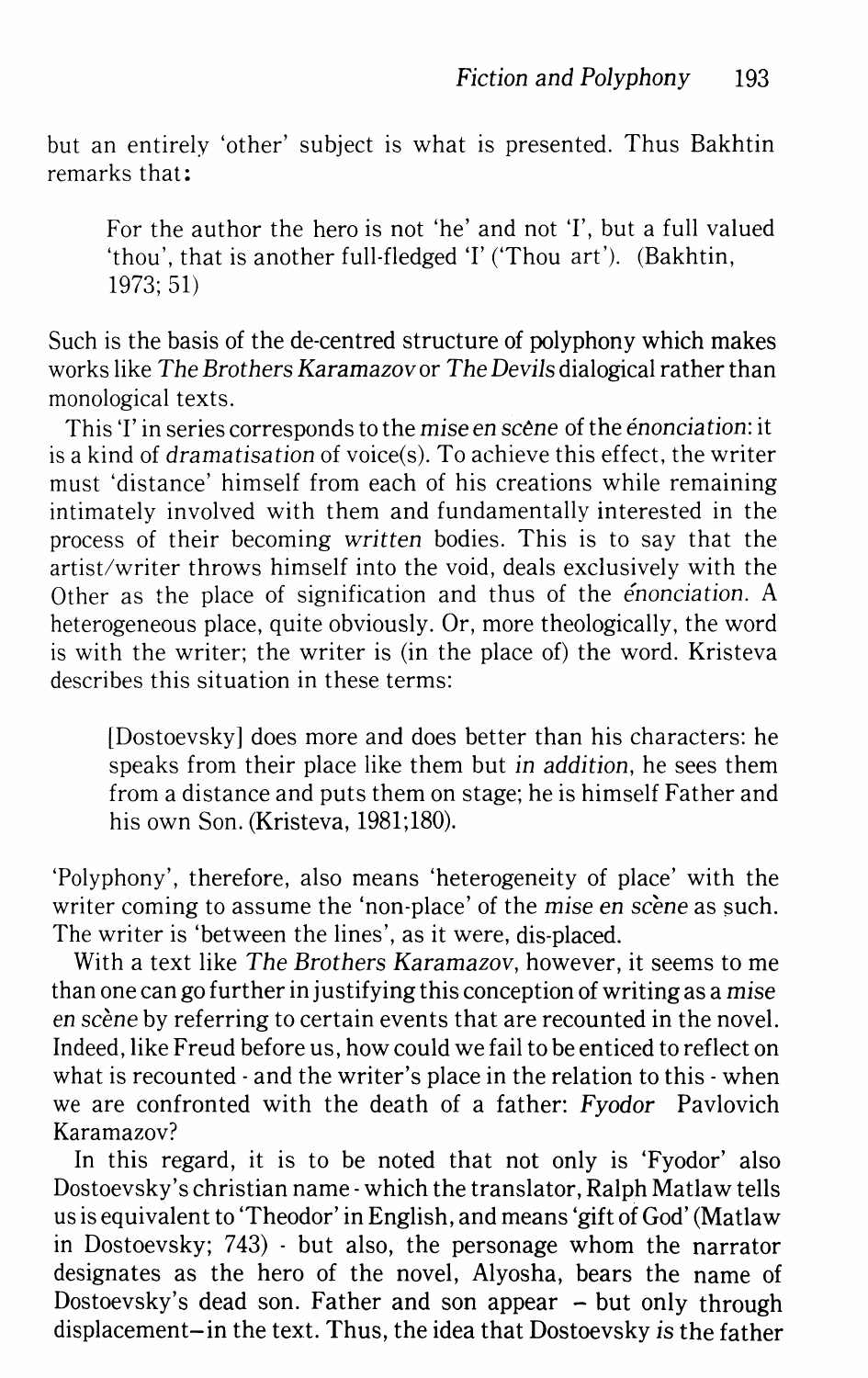in the novel should be tempered by the qualification that it is through the *name-* and thus, symbolically- that Dostoevsky comes to occupy the *place* of the dead father - precisely the position of every writer in relation to his own creation. It is the place indeed of the *dead* father which, from the perspective of psychoanalysis, constitutes the place of the Other and language as such. It is an absence (that is to say, death), therefore, which we will say is at the 'origin' of Dostoevsky's text. The fictionalised death, then, is what gives the text in question its fecundity\_ Hence it is within such a context that I would place Dostoevsky's announcement in *The Notebooks* that: 'We are all, to the last man, Fyodor Pavloviches' (Dostoevsky; 769).

To press the psychoanalytic aspect still further, let us note that J. Lacan has defined the general parameters of the context with which we are dealing here, when he says that paternity is 'trans biological' (Lacan, 1973; 224) and that it is this which is originally repressed. The question is: how is this trans biological phenomenon *thinkable?-* how is the truth of the father representable?

This is only thinkable [says Lacan] via this a-historical drama inscribed in the very flesh of men at the origin of all history  $-$  death, the murder of the father. A myth, quite clearly, a very mysterious myth ... (Lacan, 1981, 244)

And further:

What is at issue is an essential *dramatisation* [my emphasis] through which an internal surpassing (un depassement interieur) enters the life of a human being- the symbol of the father. (244)

It is necessary to interpret this remark. The 'symbol of the father' functions as a principle of unity for the narcissistically constituted ego. In other words, the Father occupies the place of the object or model which forms the basis of an imaginary identification which makes the Father the symbol of identity as such. This is why, according to Lacan, both sexes initially tend to identify with the Father (198). In addition, however, it is the place of the Father as the place of naming  $-$  and in particular, the proper name  $-$  which allows us to say that the symbol of unity is contained in the Name-of-the-Father. Consequently, it is the latter term which encapsulates the three aspects with which we are concerned: the concept of identity, the notion that identity is first of all a principle of unity and that, nonetheless, identity is essentially symbolic.

An identity, then, hovers on the border between unity and fragmentation. And this is experienced by the ego as a veritable struggle between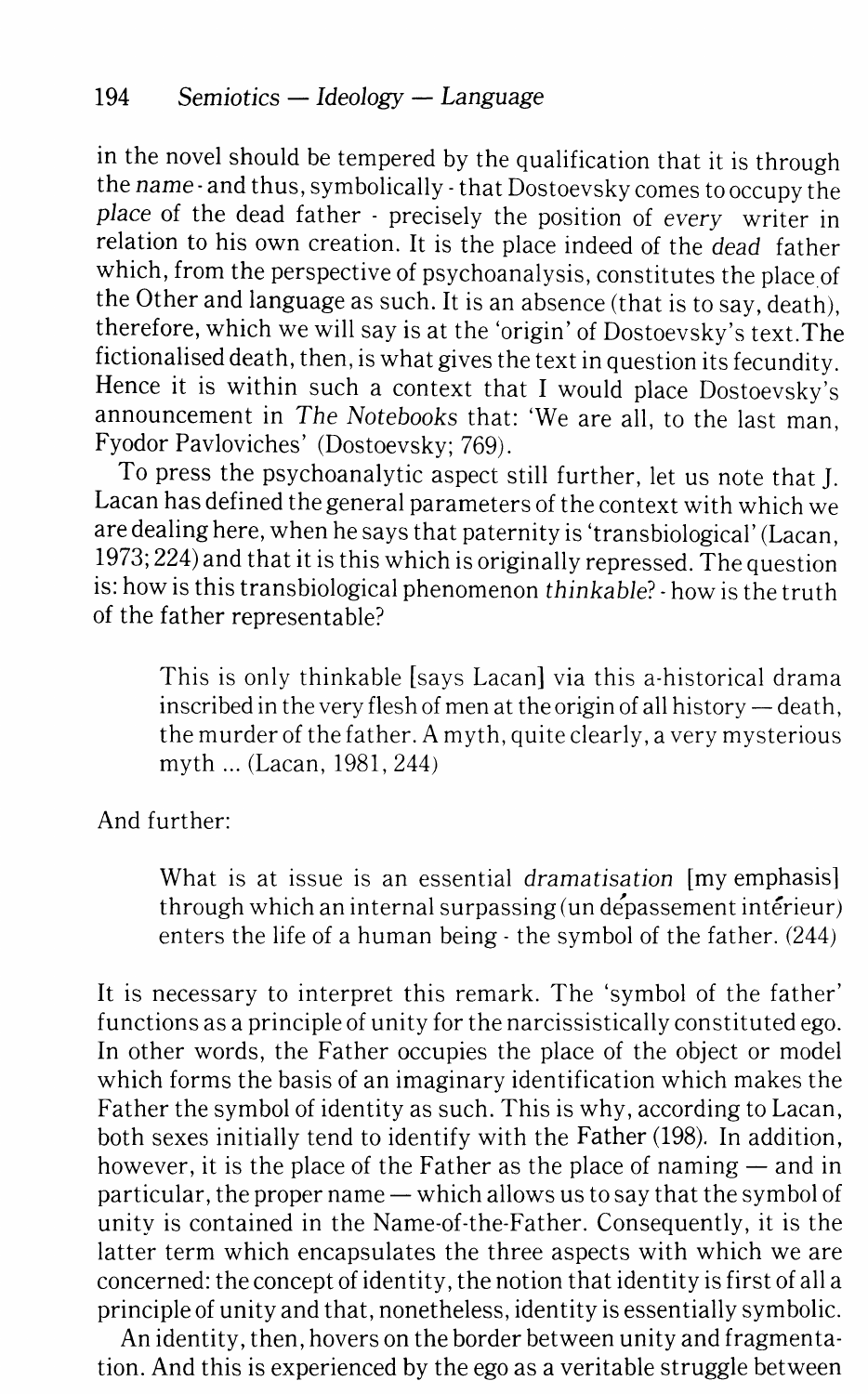being and non-being. The fact, for instance, that a proper name is a *symbolic* anchorage means that it is susceptible to dis-placement; that one can make a pun out of it as Joyce does - or, indeed, as Fyodor Pavlovich does when he relates the anecdote at the monastery (33) about the time he went to a small town on business and asked the captain of police, 'Mr Ispravnik' (An ispravnik is a captain of police, Ralph Matlaw tells us in a note) (see note 3) if he would be his 'Napravnik'- this being the name of a well known orchestra conductor. 'The pun is elaborate' Matlaw explains, 'because the conductor's name actually suggests "conductor" or "director", while *ispravnik* suggest "rectifier" or "corrector".' (Bk 2, Ch. 11;33). Not surprisingly, perhaps, the captain was not amused and the business deal fell through. It is this imaginary identity of the ego constituted symbolically that the writer can thus exploit  $$ sometimes exhorbitantly  $-$  for his own artistic ends. He thereby profanes this sacred Name-of-the-Father in a gale of laughter and prefers to make the collapse of unity itself the source of his 'identity' in art. The problem that we must now examine, therefore, is that of how Dostoevsky will forge a unity out of this veritable heterogeneity of place which is his as artist. For to be sure, an absolute heterogeneity is chaos. The writer must make art out of this chaos.

On the basis of the above remarks, I contend that the polyphonic structure of *The Brothers Karamazov* can be seen to be entwined with what normally passes for the essential theme of the novel  $-$  namely, parricide: the murder of  $Fyodor_\tau$ , the trial of his son Dimitry, and the events surrounding it.

Each main event, or more exactly, each major situation, becomes the pretext for a relatively long discourse. The most famous of these would no doubt be Ivan Karamazov's 'poem', 'The Legend of the Grand Inquisitor' (Bk 5: Ch. V) — Ivan, let us recall, being the one who had convinced both churchmen and atheists alike that he was on their side with his 'strange article' on the widely debated question of ecclesiastical courts. (Bk 1, Ch III, 11) A summary sketch of this polyphony of discourses which constitutes Dostoevsky's novel would include: Dimitry's 'confessions' of love for Katerina (3:III-V); the elder Father Zosima's long oration about his past (6:II) which some would say is the counterpart to Ivan's poen; Ivan's three interviews  $(11:VI-VIII)$  - just prior to Dimitry's trial — with Smerdyakov (the bastard son of Fyodor  $-$  as gossip would have it) who finally confesses to the murder of Fyodor; Ivan's dream dialogue (or is it a monologue?) with the devil (ll:IX) immediately following Smerdyakov's confession; and of course, there are the long speeches for the prosecution and the defence at Dimitry's trial (12:XI-XIII) in which a continual oscillation between guilt and innocence  $-$  marked by the reactions of the audience in the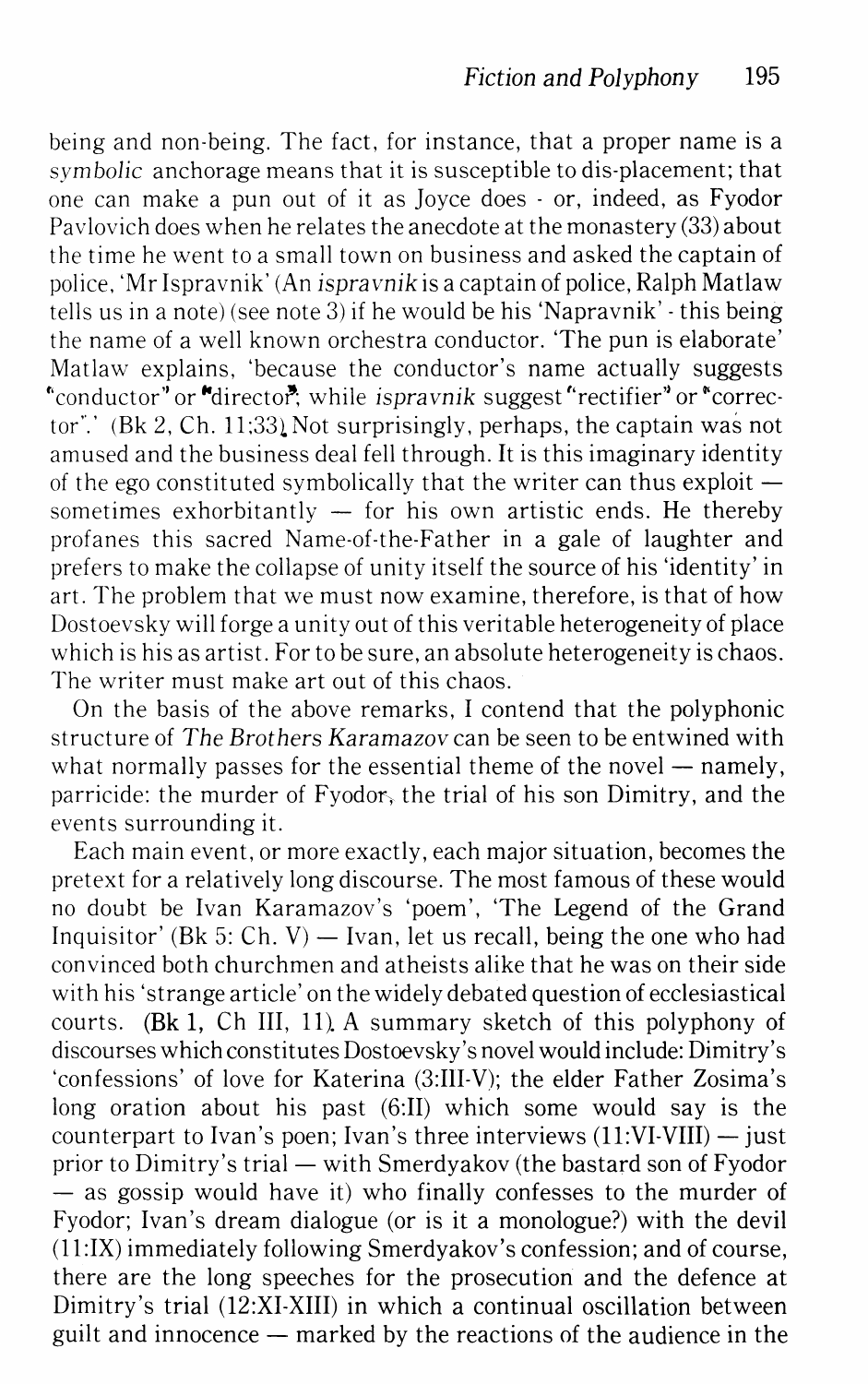$court room - is set in motion. Dimitry who is innocent in a legal sense,$ is found guilty. This verdict corresponds to the *feelings* of guilt experienced by Dimitry. In effect, Dimitry hovers between guilt and innocence; or rather, his willingness to assume the position of the guilty party gives him an air of innocence.

In this way, the trial itself becomes illustrative of an important rhetorical figure which is at the heart of the polyphonic structure of the text, namely, oxymoron, which Bakhtin suggests is, in its turn, one of the features of the discursive figure of 'menippea'. Menippea, which borders on the carnivalesque, has no fear of depicting 'scandalous' and eccentric behaviour in its scenes, of employing 'incongruous speeches and performance' (Bakhtin; 96) and of generally violating the 'accepted, ordinary course of events and ... established norms'. (96) In sum, Bakhtin argues that 'The menippea contains many sharp contrasts and oxymoronic combinations' (97).

Thus oppositions such as love and hate, faith and atheism, sacred and profane, etc., depend on each other, threaten to merge into one another: 'Love', says Bakhtin, 'lives on the border of hate which it knows and understands, and hate lives on the border of love, and also understands it• (148) ·which evokes Dimitry's cry to Katerina that he loved her even while he hated her (Bk 12, V; 655). Similarly, 'faith lives on the very border of atheism, sees its reflection in atheism and understands it, and atheism lives on the border of faith and understands it' (Bakhtin; 148), and so on.

Exemplary as the above oppositions are however, they are a manifestation  $-$  through displacement  $-$  of that opposition which is at the heart of repression: namely, the opposition between the real and the symbolic. Specific oppositions only function as displacements of this fundamental one not only because the latter shows that what constitutes the real for consciousness (=ego) is animated by the symbolic, but also because this fact, in its turn, risks producing a valorisation of contradiction and, consequently, the subversion of every particular position. Quite clearly, this is what no body can accept. No body can accept that the sacred is merely a disguised version of the profane, that the devil is really in God's service. The scandal of the Grand Inquisitor is to be found precisely there. Here, then, in a nutshell, is the scandal of scandals- the *unacceptable par* excellence: the absolute dissolution of the Name-of-the-Father. Indeed, the sacredness of the Name-of-the-Father derives from the effort of keeping this scandal at bay  $-$  a scandal which is also equivalent to the 'chaos' of the void.

Let us now examine the death of Fyodor Pavlovich in this light of scandal — 'Fyodor' whose name has already alerted us to the symbolic investment that Dostoevsky has placed in this father's name. Let us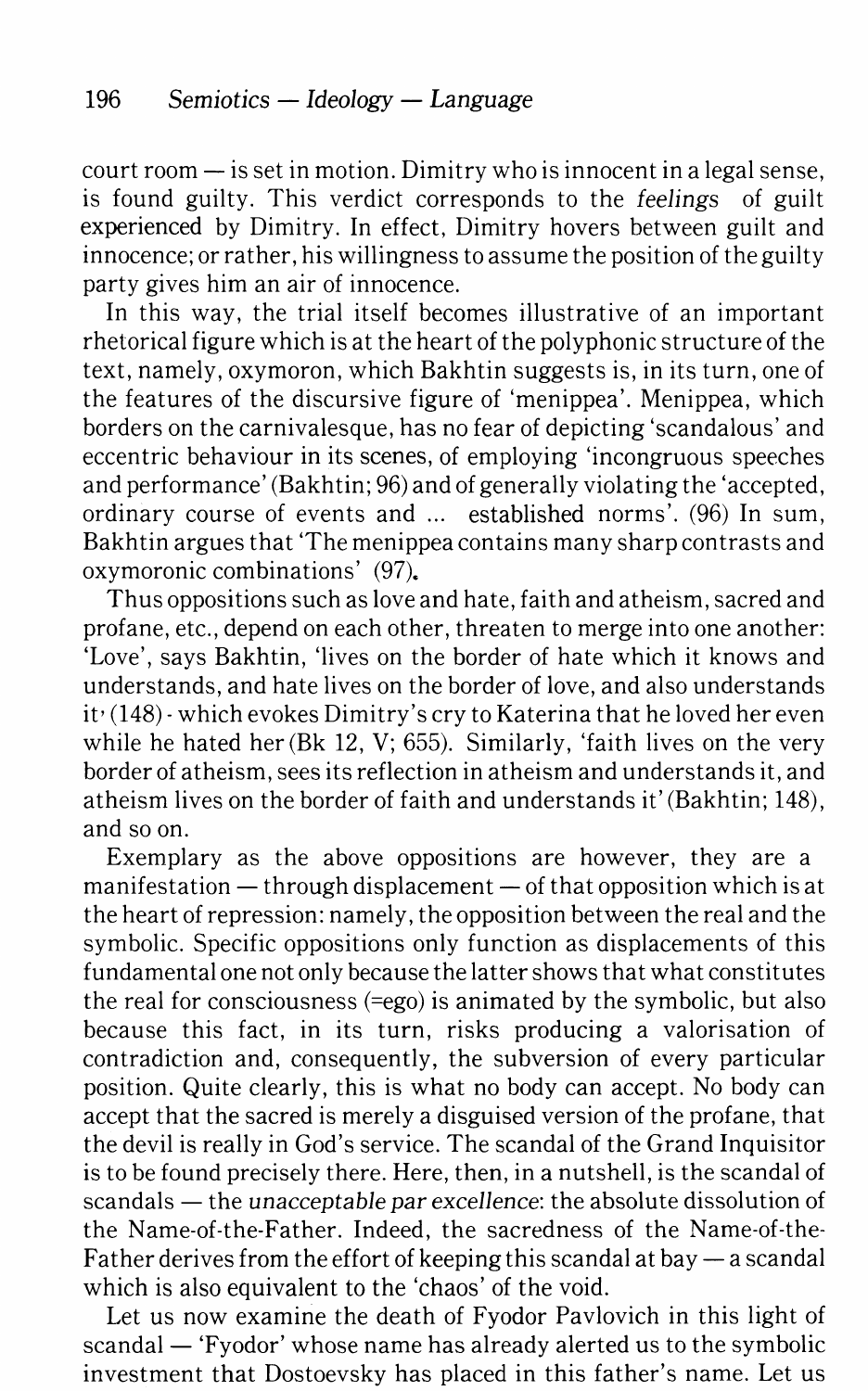recall first of all that Fyodor, the father, is both an object of contempt and a 'buffoon' who makes puns out of people's names; but above all, we should bear in mind that Fyodor is a liar; he even admits to have been lying all his life:

... I have been lying, lying positively my whole life long, every day and hour of it. Of a truth, I am a lie, and the father of lies. Though I believe I am not the father of lies. I am getting mixed in my texts. Say the son of lies, and that will be enough. (Bk 2, Ch. II, 37)

In echoing John 8:44 - and thus in parodying the Bible (=sacred text)  $-$ , in being a liar and a buffoon, the ambiguity of Fyodor the father's position is revealed. This is a father, furthermore, who abandoned his first child, Dimitry, upon the suicide of his first wife as he did his two children from his second marriage, Ivan and Alyosha, following the mental collapse and subsequent death of his second wife. Sophia. Here, then, is a father who refuses to be one, who is his own son's rival in love and yet still claims the right to be respected by his children; here is a liar who acknowledges his moral weakness only in order to lie all the more successfully; an 'inveterate buffoon' who freely admits there is a devil within him (if 'only a little one') but only in order to ingratiate himself with the devout elders at the monastery whom he thinks it worthwhile to cultivate. Even when making such a 'confession', the text tells us, 'It was difficult to decide .. whether he was joking or really moved'(36). Here, finally, is a man, therefore, who openly profanes the Name-of-the-Father. Parricide will hardly be a bolt from the blue, it could be said.

However, it is within the ambit of the profanity we have designated that the scandal of Fyodor's death will arise and not simply in the scandal generated by a son killing his father (which is to understand 'scandal' precisely in the sense in which the crowd at Dimitry's trial understands this term). In other words, the profound scandal of parricide would consist in the lifting of the veil of repression. Parricide shows that sexuality (kinship) is a product of the symbolic, an effect of language'<sup>4</sup>; it shows that the 'sacredness of the father is invested in an ordinary man, that the sacred is in the profane and certainly knows and understands it. Through oxymoron, we can thus speak about the 'sacredness' of the profane and the 'profanity' of the sacred. Furthermore, this scandal which echoes the 'scandal of scandals'  $-$  and which is constitutive of Dimitry's impossible status as criminal and innocent victim  $-$  is established through the 'two-edged weapon' of psychology.

Dimitry is condemned by psychology which, as Fetyukavich the defence council says, exists on the border of fiction. Here, psychology is, in the end, dependent on circumstantial evidence<sup>5</sup>  $-$  clouded in an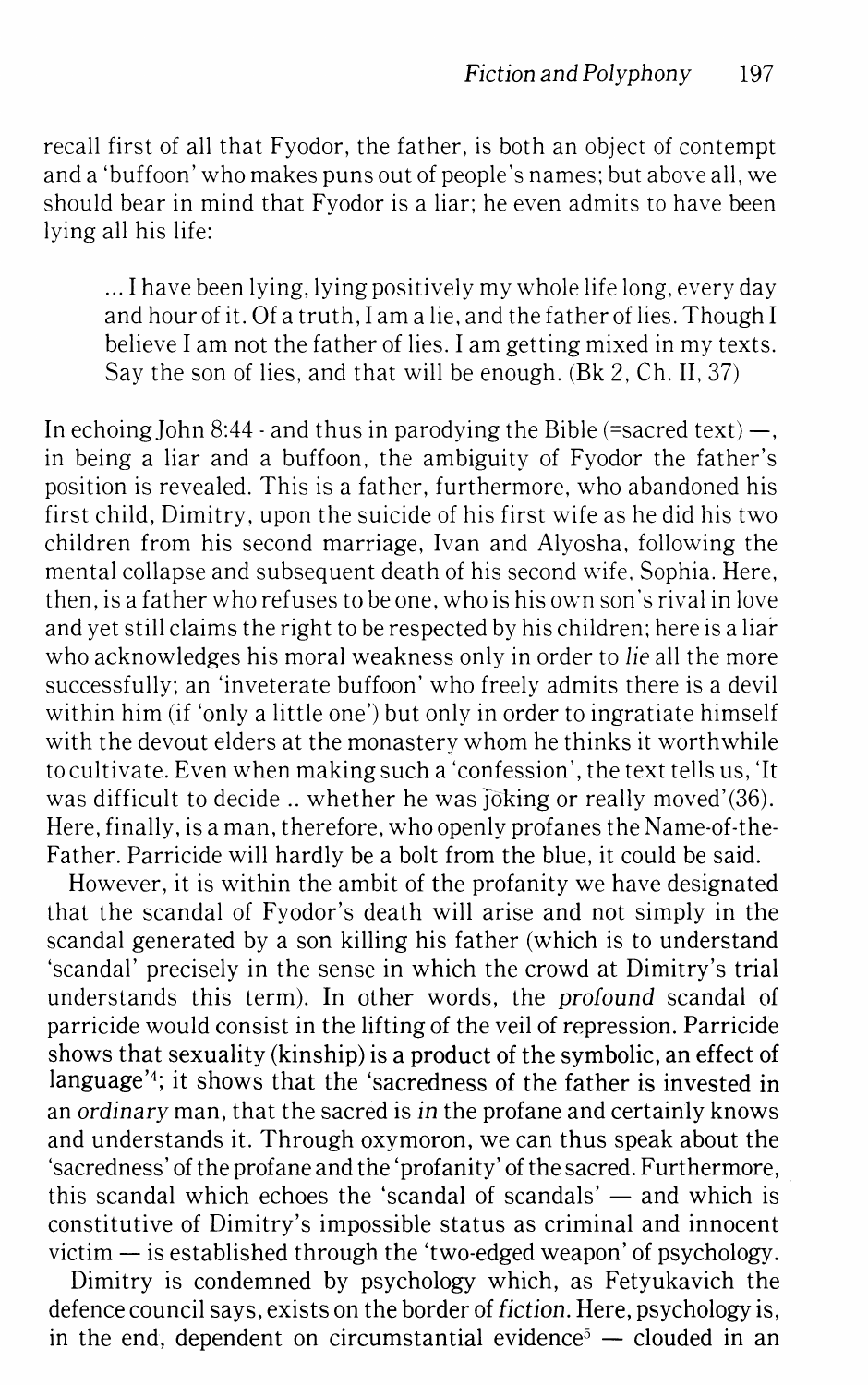atmosphere of gossip: *it* is *said that* Dimitry talked loudly in taverns about murdering his father, etc.<sup>6</sup> Much is indeed confused in the babble of gossip (cf. *Joyce).* And yet Dimitry is found guilty- even though there were no witnesses to the crime. 'For is it likely', the psychologist says 'that a man like that (that is, a Karamazov) who had the opportunity to murder the father he hated, would not take it?' The answer for the psychologist is a clear negative. For a Karamazov does not think, like Hamlet, of the consequences; he does not give a thought to 'what lies beyond':

I don't know (says the prosecutor-psychologist) whether Karamazov wondered at that moment 'What lies beyond' and whether a Karamazov could like Hamlet, wonder 'What lies beyond'. No, gentlemen of the jury, they have their Hamlets, but we, so far, have only our Karamazovs' (Bk 12, Ch. IX, p. 680)

The Karamazov nature, as the prosecutor had earlier affirmed, is *typically Russian (cf. Bk 12, Ch. VI; 663 and 665), a product of the 'norm'* which Gerard Genette indicated is at the basis of verisimilitude (Genette, 1969; 74-75).

The psychologist, then, is the one who deals with the 'typical' case, the 'normal' case  $-$  the one for whom the sacred is sacred and evil, evil; the one for whom the other is not 'difference' but another version of self: an *alter-ego* which, to be sure, is not recognised as such. If the psychologist had an intimation of difference, he would be an artist and not a prosecutor. In effect, the psychologists's fiction passes for truth until it is put on stage by the artist. In this context, Dimitry's defence council seems to touch  $-$  albeit, indirectly  $-$  on the writer's position by drawing attention to the fictionalising impulse of psychology  $-$  an impulse into which it has no insight. Thus Fetyukavich observes ironically that having heard in the 'highly talented prosecutor's speech a stern analysis of the defendant's character and conduct (Bk 12, Ch. X; 690), it is to be noted that the prosecutor

went into psychological subleties in order to explain the essence of the matter to us, into which he could not have entered, if he had the least conscious and malicious prejudice against the defendant. But there are things which are even worse, even more fatal in such cases,than the most malicious and consciously unfair attitude. It is worse if we are carried away by a certain artistic creation, so to speak, the composition of a novel, especially if God has endowed us with psychological insight. (Bk 12, Ch.X, 680)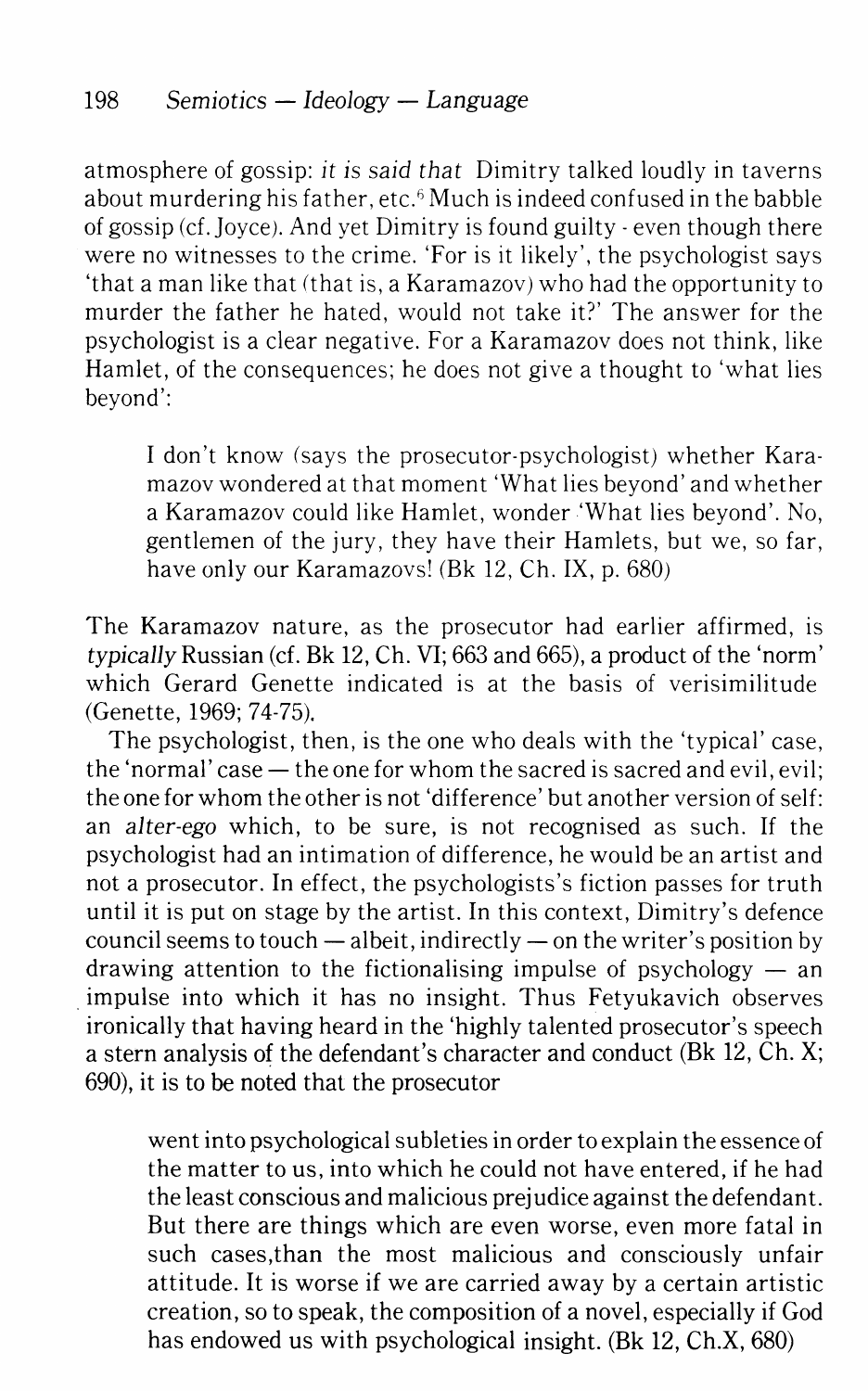Fetyukavich contends, in sum, that psychology is 'a knife which cuts both ways': it can be used to support the most varied interpretations of a specific set of actions. Thus, this 'double-edged', or even, 'oxymoronic' quality of psychology, along with the attendant possibility of a multiplicity of meanings, is what gives it its status as fiction, its tenuous link with the referent. Although this puts us onto the right track with regard to the writer's aims and concerns, it is important to see that Dostoevsky is not a psychologist  $-$  and thus a producer of fiction which has lost its grip on the referent  $-$  in this sense. For Dostoevsky is not simply a psychologist; rather, as polyphonist, he is this *and* an anti-psychologist as well. As a result, it is important to see fiction here as more than the emergence of imaginary creations which are passed off as real. On the contrary, Dostoevsky's text is concerned to depict the 'reality' of the illusion itself. But this can occur only if the place (usually occupied by the critic) from which a judgement is habitually made about where reality ends and illusion begins, is dissolved — that is, becomes *part* of what is depicted. The writer is saying that the *world* is polyphonic — that the world is the 'saying' itself. I would suggest, therefore, that Fyodor Pavlovich's death is brought about by the fact that he occupies the ambiguous and untenable position of liar and buffoon. Indeed, the hatred for Fyodor resulting in his murder, is the outcome of the dissolution of the Name-of-the-Father, of the position of unity. Fyodor thereby gives us an intuition of the chaos of the world which is only bearable in two ways: either through a fantasy of unity characteristic of narcissism, or through the artistic effort to *portray* this chaos in a way which is equivalent to chaos becoming art through polyphony.

The Grand Inquisitor, too, I would further contend, is another version of the dissolution of the Name-of-the-Father. For the Inquisitor is another whose status is supremely ambiguous, whose 'position' is founded on a deception.

Indeed, the idea that the Inquisitor has *a* position (a love of humanity and a strategy for helping this humanity attain its 'worldly bread' of happiness) must be tempered by the fact that it is a deception which constitutes the basis of the Inquisitor's 'identity'. For the Inquisitor straddles the worlds of both Christ *and* the devil;7 he loves the people and at the same time the manifestation of this love is impossible without the underlying contempt for them mirrored in a disrespect for truth in their presence. To do Christ's work (the good) entails being in league with the devil (=evil) - but with the absolute proviso that this always remain a secret. The truth, therefore, is that the Inquisitor only *pretends* to work in Christ's name.

The radically unorthodox character of the Grand Inquisitor's discourse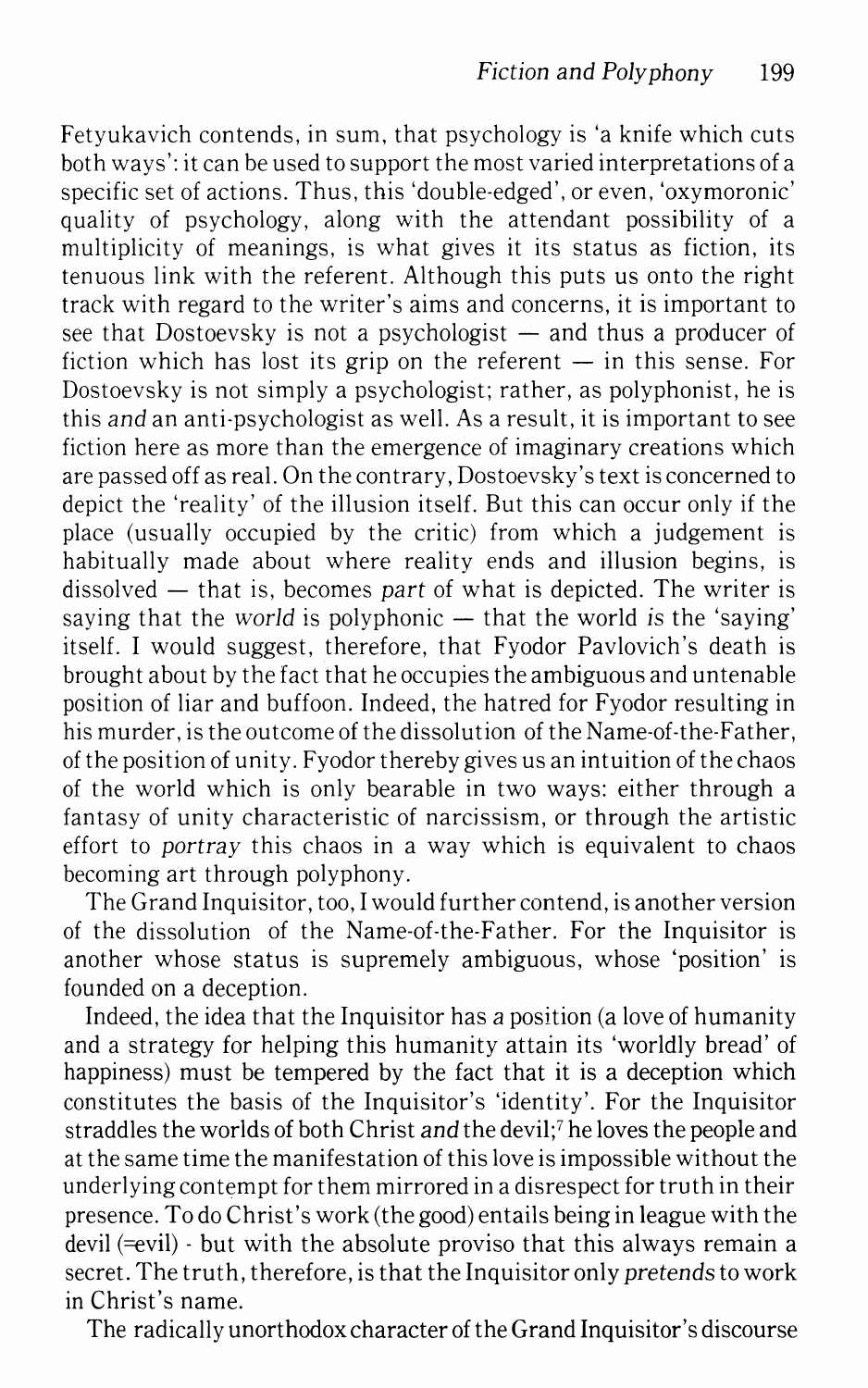in which Christ becomes the accused, endows it with an air of menippea  $-$  orthodoxy here being nothing other than the clear separation of good and evil. Because Christ and the devil change places  $-$  so that now, it is the devil who has a profound concern for humanity (especially the weak)  $-$  the very intimate interdependence between good and evil, sacred and profane, truth and lie is thereby announced  $-$  that is, put on stage. The devil is shown to be the means whereby Christ might manifest his righteousness. Indeed, in order for Christ to resist the devil's temptation in the wilderness (the central issue of the Inquisitor's discourse), he had to *be* tempted in the first place. In this sense, the Legend of the Grand Inquisitor suggests that Christ and the devil know and understand one another  $-$  but only at the price of the Christ's position  $-$  as a position -being rendered profoundly unstable. To such an extent, perhaps, that 'unity' only exists here at the level of the discourse, or 'poem', itself  $-$  a discourse which could be seen to include the continuing dialogue between Ivan and his brother Alyosha about faith and atheism. At the level of discourse, in effect, there is a kind of re-establishment of the Name-of-the-Father.

Dostoevsky himself would be similarly 'saved' from the exhorbitant chaos that a heterogeneity of place implies. In other words, Dostoevsky's art is the unifying principle (the only unifying principle) which prevents a radically de-centred wor(l)d from resembling the world of psychosis. Dostoevsky is the principle of unity of his text, therefore, in the act of presenting diversity through the art of writing. It is this act of presentation which is fiction for the writer and at the same time the 'centre of gravity' of his art. It is this *act,* indeed, which saves Dostoevsky's writing from resembling Ivan's devil who appears to him just prior to Dimitry's trial-a devil, we read, who is nothing but the 'xin an indeterminate equation'(Bkll, Ch.IX;609), 'a sort of phantom in life who has lost all beginning and end' (609) and who keeps us dangling between 'belief and disbelief by turns' (612). What kind of art is it, indeed, which could put this devil on stage? Nothing more *fictional* then than this 'place' of the writer. But nothing closer to being a 'gift of God' -'Fyodor' - either.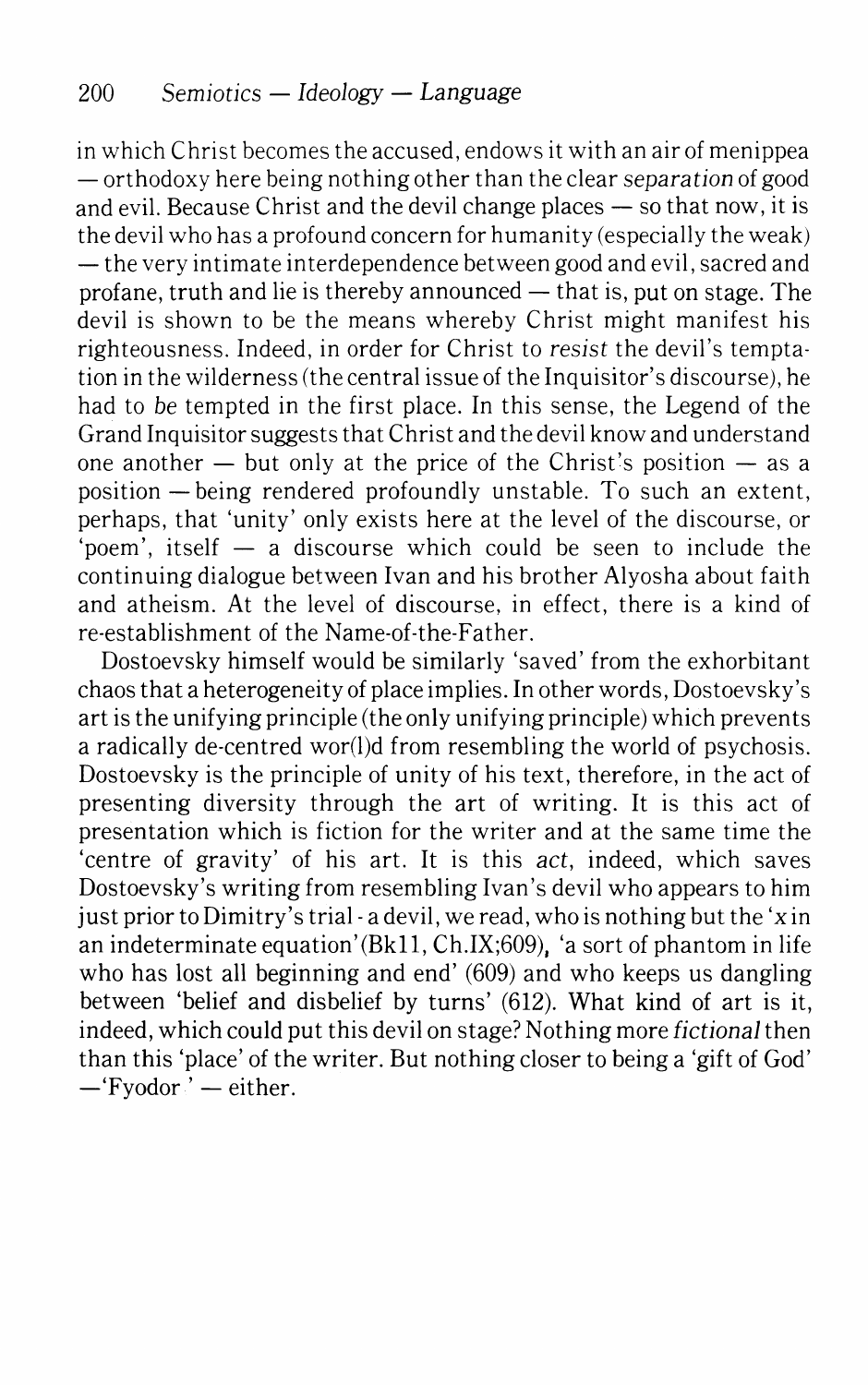## **FOOTNOTES**

- 1. Let us note here that from the feminine writer's position, Emily Bronte's Heathcliff in *Wuthering Heights* similarly marks out the writer's (displaced) position  $-$  and quite strikingly. For Catherine Earnshaw, it will be recalled, says: 'I am Heathcliff!' and she adds: 'He's always, always in my mind: not as a pleasure, any more than I am always a pleasure to myself, but as my own being' (Chapter 9). As Georges Bataille has shown in La *Litterature et le mal* (Paris, 1957) — albeit with a slightly different aim in view —it would be a mistake to see Heathcliff simply in the mode of Catherine's *alter-ego.* He is rather Catherine's radical Other who yet speaks through her  $-$  just as, no doubt, Emily Bronte speaks 'through' *both* Catherine and Heathcliff by constituting them as two autonomous subjects, as voices which are speaking rather than an *alter-ego.*
- 2. Veyne writes: "We are now beginning to understand what ideology is: a noble and vague style appropriate for idealising practices under the guise of describing them".
- 3. It may be added that the whole of this paper implicitly takes issue with the notion that an explicitly fictive text can have *direct* political and/or moral effects  $\frac{1}{x}$  effects which some would argue are what ideology in literature is all about. Such a notion is at the heart of many a justification of censorship and certainly forms the basis of Rousseau's theory of the function of fiction from which many have yet to free themselves entirely.
- 4. This expression is part of a remark by Phillippe Sollers to the effect that 'not only is there no natural sexuality, but that what one takes to be sex is only ever an effect of language'  $-$  J.L. Houdebine/P. Sollers, "La Trinite de Joyce" in *Tel Quel,* No. 83, Spring, 1980, p. 65.
- 5. Fetyukavich points out, for example that:

Now, thank God! we've come to the real point: 'since he was in the garden, he must have murdered him' [i.e. Fyodor Pavlovich]. In those few words: 'since he was, then he *must'*  lies the whole case for the prosecution. (Bk 12, Ch. Xii, p. 698).

- 6. Cf. the remarks of Fetyukavich again in *ibid.*
- 7. Cf. the Grand Inquisitor's remark that, 'We are not working with Thee, but with  $him - that$  is our mystery. It's long  $-$  eight centuries- since we have been on *his* side and not on Thine' (Bk 5, Ch. V, p. 238).